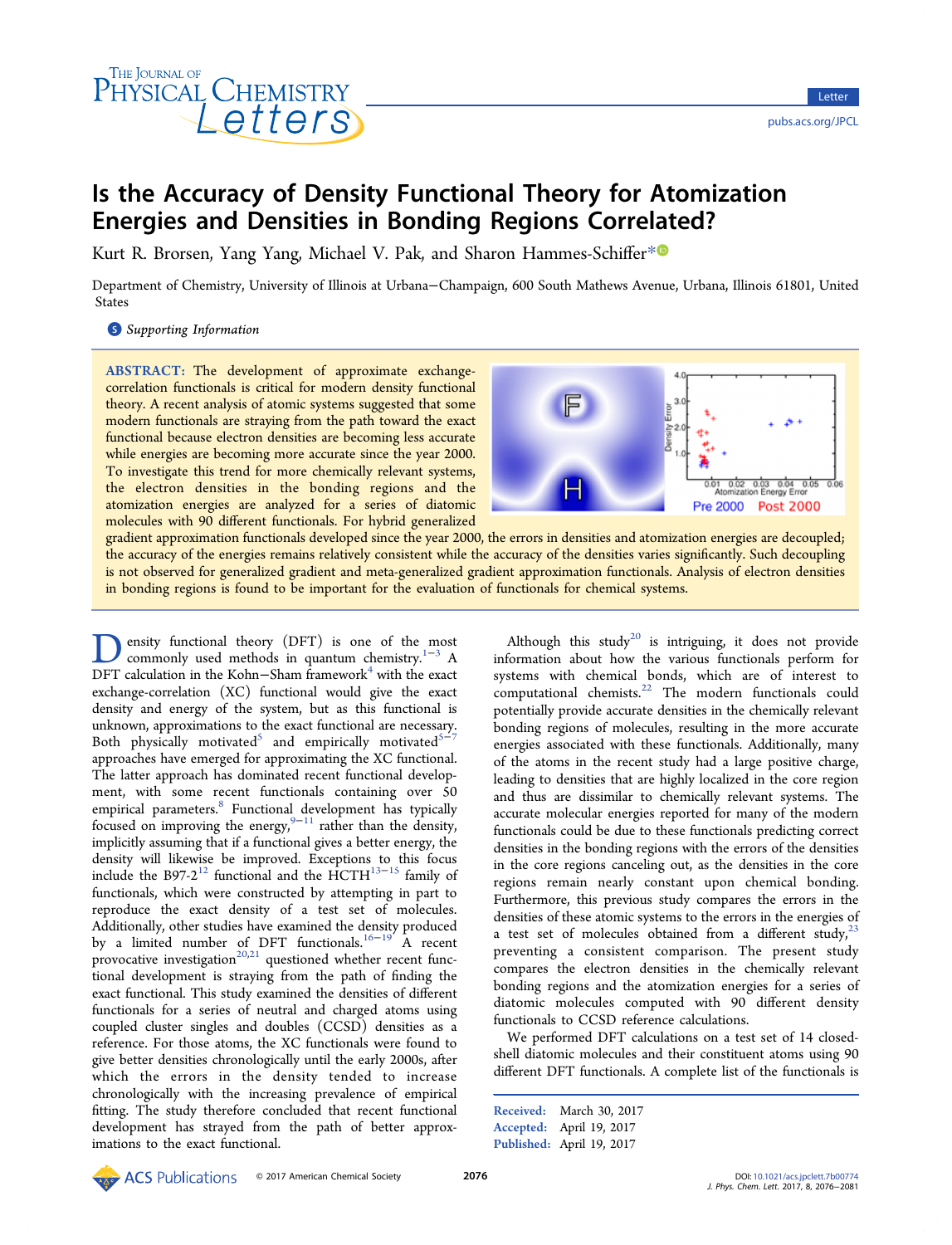<span id="page-1-0"></span>provided in the [Supporting Information.](http://pubs.acs.org/doi/suppl/10.1021/acs.jpclett.7b00774/suppl_file/jz7b00774_si_001.pdf) The 14 closed-shell diatomic molecules examined in this study were  $Cl_2$ , CO,  $F_2$ , FCl, HF, Li<sub>2</sub>, LiF, LiH, N<sub>2</sub>, Na<sub>2</sub>, P<sub>2</sub>, SC, Si<sub>2</sub>, and SiO with bond lengths obtained from the G2/97 test set, as given in Table S2 of the [Supporting Information](http://pubs.acs.org/doi/suppl/10.1021/acs.jpclett.7b00774/suppl_file/jz7b00774_si_001.pdf),<sup>[24](#page-4-0)</sup> and not optimized for each level of theory. To ensure that the calculations were converged with respect to basis set and DFT integration grids, a large basis set with tight and diffuse functions, aug-cc-pCVQZ, $^{25}$  $^{25}$  $^{25}$  was used, and fine integration grids were used for calculating the XC potential.

For each molecule and functional, a one-dimensional slice of the density was calculated on a grid along two directions with a grid spacing of 0.01 Å. While the previous study<sup>[20](#page-4-0)</sup> used a combination of the density, the gradient of the density, and the Laplacian of the density to compute a measure referred to as the "normalized error," the present study focuses on only the density, as all functional types use the density as input. The first direction, denoted the on-axis density, is the density on the line connecting the two nuclei of the diatomic molecule. As the density in the core region is much higher than that in the valence region, and this study focuses on the density in the chemically relevant bonding region of the molecule, the on-axis bonding density was characterized in terms of the density points with the smallest values. Specifically, using the CCSD density values as a metric, the lowest 15% of the on-axis grid points were included in this analysis, resulting in a total of  $N_{on}$ points in the vicinity of the chemical bond. The root-meansquare deviation (RMSD) of the on-axis density for each functional and molecule was then calculated relative to the CCSD density as

RMSD<sup>on, functional, molecule</sup>  
= 
$$
\sqrt{\frac{1}{N_{on}} \sum_{i}^{N_{on}} (\rho_i^{\text{CCSD, molecule}} - \rho_i^{\text{functional, molecule}})^2}
$$
 (1)

For each functional, an average of the on-axis RMSD across all of the diatomic molecules in this study was calculated to determine the on-axis RMSD of each functional, denoted RMSD<sup>on,functional</sup>. The average RMSD is presented rather than focusing on both the average and maximum RMSD because the average performance of a functional is expected to be more meaningful than the worst-case performance.

The second direction on which the density was calculated, denoted the off-axis density, is the density on a 5.0 Å line segment perpendicular to the on-axis density with the midpoint of this line segment passing through the minimum of the CCSD on-axis density of each molecule. The large distance of 5.0 Å was chosen to ensure that the density was virtually zero at the end points of the perpendicular line segment, which was discretized into  $N_{\text{off}}$  grid points. As each diatomic molecule has cylindrical symmetry, this off-axis density does not depend on the specific perpendicular axis chosen. To account for this cylindrical symmetry, the off-axis RMSD relative to the CCSD density for each molecule and functional is weighted by  $\pi r_i$ , where  $r_i$  is the distance of the grid point from the midpoint of the axis:

RMSD off,functional,molecule

$$
= \sqrt{\frac{1}{N_{\text{off}}}} \sum_{i}^{N_{\text{off}}} \pi r_i (\rho_i^{\text{CCSD, molecule}} - \rho_i^{\text{functional, molecule}})^2
$$
 (2)

For each functional, an average of the off-axis RMSD across all of the diatomic molecules in this study was calculated to determine the off-axis RMSD of each functional, denoted RMSDoff,functional.

A single measure of the accuracy of the density of each functional was obtained by a procedure similar to that of the recent study on atoms, whereby the on-axis and off-axis density deviations were divided by the median on-axis and off-axis density deviation among the 90 functionals, respectively. The two resulting scaled deviations were then added together to compute the density error for each functional:

$$
Density\_Error^{functional} = \frac{RMSD^{off,functional}}{median\{RMSD^{off,functional}\}} + \frac{RMSD^{on,functional}}{median\{RMSD^{on,functional}\}}
$$
(3)

where  $\{RMSD^{on/off, functionals}\}$  is the set of all  $RMSD^{on/off, functional}$ values. The mean absolute atomization energy error (MAAEE) for each functional was computed using the CCSD reference values as

$$
\text{MAAEE}^{\text{functional}} = \frac{1}{N_{\text{mol}}} \sum_{j}^{N_{\text{mol}}} \left| \mathbf{E}_{\text{=}} \text{atomization}_{j}^{\text{CCSD}} \right|
$$

$$
- \mathbf{E}_{\text{=}} \text{atomization}_{j}^{\text{functional}} \left| \right| \tag{4}
$$

where  $\mathbb{E}_{\_}$ atomization $_j^{\text{functional}}$  is the atomization energy of molecule *j* using the specified functional, and  $N_{\text{mol}}$  is the number of molecules. Note that CCSD reference values were used for both the densities and the MAAEEs to maintain consistency, although  $CCSD(T)$  would be more quantitatively accurate. Additional technical details about the calculations are provided in [Computational Methods.](#page-3-0)

The functionals with the 20 smallest and largest density errors in the chemical bonding region are presented in [Tables 1](#page-2-0) and [2,](#page-2-0) respectively. The functional types are local density approximation (LDA), generalized gradient approximation (GGA), meta-GGA (mGGA), hybrid-GGA (hGGA), and double-hybrid-GGA (dhGGA). In this analysis, hGGA broadly includes all hybrid functionals that could also be of LDA or mGGA type and includes M06-L, which is not strictly a hybrid functional. A graph of the density error versus the year of development for all 90 functionals is presented in [Figure 1](#page-2-0). A table of the density errors and MAAEEs, as well as a list of references for all functionals in this study, are provided in the [Supporting Information](http://pubs.acs.org/doi/suppl/10.1021/acs.jpclett.7b00774/suppl_file/jz7b00774_si_001.pdf).

[Table 1](#page-2-0), which enumerates the most accurate functionals in terms of density, is dominated by functionals of hGGA type, as expected because functionals of hGGA type are on the fourth rung of "Jacob's ladder" of DFT.<sup>[26](#page-4-0)</sup> The single dhGGA functional, which is on the fifth rung, used in this study also appears on the list of most accurate density functionals. This trend indicates that functionals on higher rungs of Jacob's ladder are capable of predicting better densities than functionals on lower rungs of Jacob's ladder. The list of least accurate functionals in terms of density is more varied, with contributions from all four lowest rungs of Jacob's ladder, indicating that higher rungs of Jacob's ladder can still predict poor densities. [Figure 1](#page-2-0) shows a slight upward trend in the density error beginning in the early 2000s. In contrast, [Figure 2](#page-2-0) illustrates that the MAAEE exhibits a clear downward trend over all years. These two graphs suggest that functional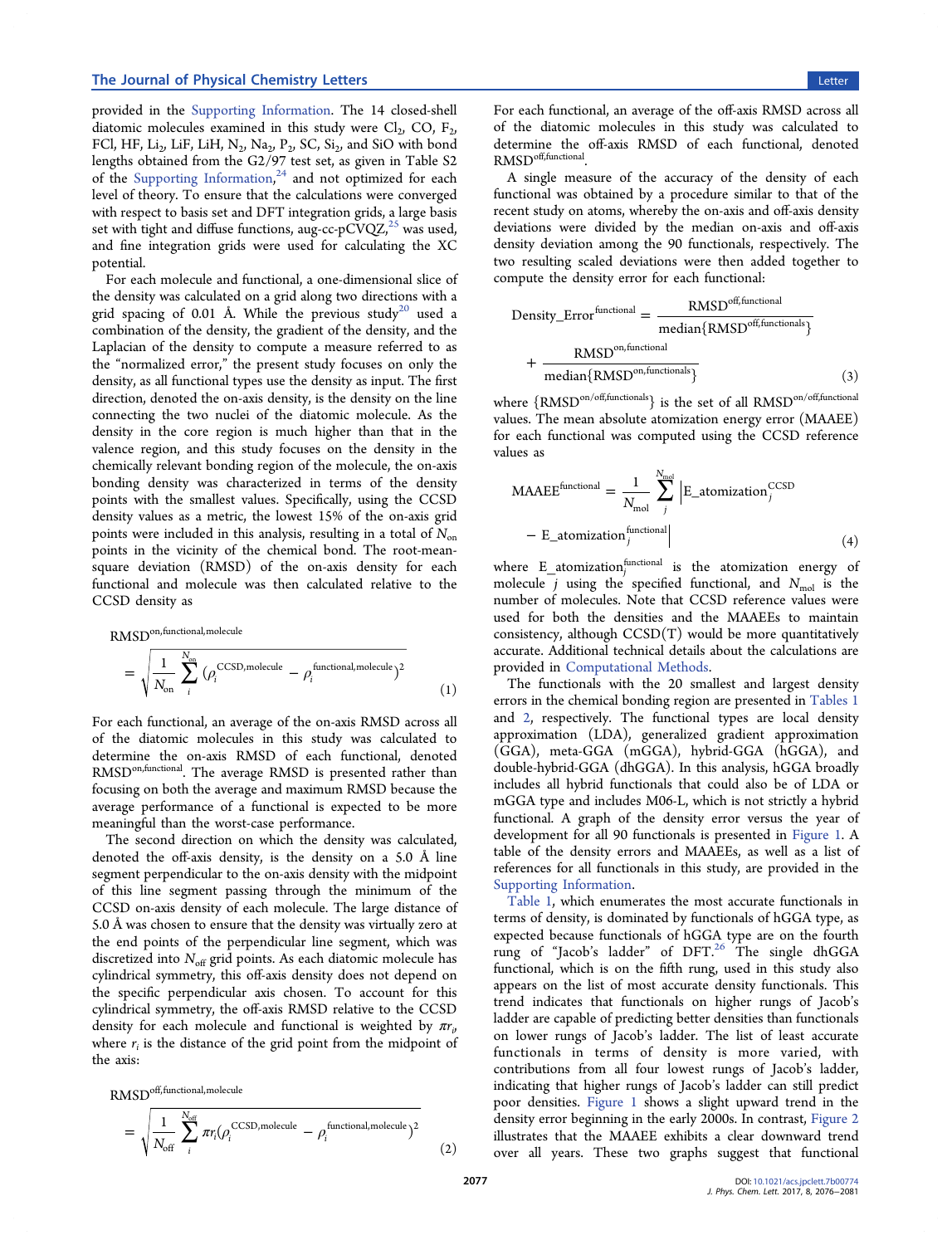<span id="page-2-0"></span>Table 1. Functional; Year of Development; Functional Type; Density Error, As Defined in [eq 3](#page-1-0); and Mean Absolute Atomization Energy Error (MAAEE), As Defined in [eq 4](#page-1-0), for the 20 Functionals with Smallest Density Errors

| functional       | year | type  | density error | <b>MAAEE</b> |
|------------------|------|-------|---------------|--------------|
| <b>B3P86</b>     | 1993 | hGGA  | 0.494         | 0.0080       |
| B3PW91           | 1993 | hGGA  | 0.512         | 0.0058       |
| PBE <sub>0</sub> | 1999 | hGGA  | 0.577         | 0.0058       |
| $\tau$ HCTHhyb   | 2002 | hGGA  | 0.594         | 0.0081       |
| <b>B97</b>       | 1997 | hGGA  | 0.621         | 0.0071       |
| $B97 - 3$        | 2005 | hGGA  | 0.657         | 0.0070       |
| $B97 - 1$        | 1998 | hGGA  | 0.666         | 0.0082       |
| B3LYP            | 1993 | hGGA  | 0.683         | 0.0061       |
| B3LYPV3          | 1993 | hGGA  | 0.683         | 0.0061       |
| B3LYPV1R         | 1993 | hGGA  | 0.684         | 0.0067       |
| X3LYP            | 2008 | hGGA  | 0.686         | 0.0065       |
| CAMB3LYP         | 2004 | hGGA  | 0.726         | 0.0074       |
| <b>B98</b>       | 1998 | hGGA  | 0.750         | 0.0067       |
| $M06-2X$         | 2006 | hGGA  | 0.763         | 0.0074       |
| $\omega$ B97X    | 2008 | hGGA  | 0.845         | 0.0085       |
| SOGGA11X         | 2011 | hGGA  | 0.868         | 0.0068       |
| <b>APFD</b>      | 2012 | hGGA  | 0.897         | 0.0055       |
| <b>BHHLYP</b>    | 1993 | hGGA  | 1.006         | 0.0151       |
| B2PLYP           | 2006 | dhGGA | 1.029         | 0.0298       |
| $\omega$ B97     | 2008 | hGGA  | 1.127         | 0.0085       |
|                  |      |       |               |              |

Table 2. Functional; Year of Development; Functional Type; Density Error, As Defined in [eq 3](#page-1-0); and Mean Absolute Atomization Energy Error (MAAEE), As Defined in [eq 4](#page-1-0), for the 20 Functionals with Largest Density Errors

| functional      | year | type       | density error | <b>MAAEE</b> |
|-----------------|------|------------|---------------|--------------|
| $M11-I.$        | 2011 | mGGA       | 3.455         | 0.0175       |
| $MN12-I$        | 2012 | mGGA       | 2.889         | 0.0196       |
| M06-L           | 2006 | hGGA       | 2.612         | 0.0079       |
| M06-HF          | 2006 | hGGA       | 2.496         | 0.0084       |
| OPBE            | 2001 | GGA        | 2.379         | 0.0103       |
| VS98            | 1998 | mGGA       | 2.370         | 0.0085       |
| SOGGA11         | 2011 | GGA        | 2.352         | 0.0068       |
| OPW91           | 2001 | GGA        | 2.346         | 0.0100       |
| <b>MN12SX</b>   | 2012 | hGGA       | 2.335         | 0.0107       |
| <b>PBEX</b>     | 1997 | GGA        | 2.308         | 0.0318       |
| N12             | 2012 | GGA        | 2.273         | 0.0156       |
| <b>VWN1RPA</b>  | 1980 | hGGA       | 2.265         | 0.0414       |
| GILL.           | 1996 | GGA        | 2.248         | 0.0401       |
| <b>GVWN1RPA</b> | 1996 | GGA        | 2.234         | 0.0120       |
| <b>PKZB</b>     | 1999 | mGGA       | 2.231         | 0.0090       |
| <b>SVWN</b>     | 1980 | <b>LDA</b> | 2.231         | 0.0455       |
| <b>OP86</b>     | 1986 | GGA        | 2.230         | 0.0137       |
| VWN5            | 1980 | hGGA       | 2.223         | 0.0457       |
| GVWN            | 1996 | GGA        | 2.220         | 0.0086       |
| GPZ81           | 1996 | GGA        | 2.215         | 0.0109       |
|                 |      |            |               |              |

development has improved the predictions of energy without a corresponding improvement in the prediction of the density. This trend is clarified by Figure 3, which plots the density error versus the MAAEE on the same graph.

For the analysis of Figure 3, it is useful to investigate the correlation of the density error and atomization energy error within a given functional type. For functionals of LDA type (blue diamonds) and dhGGA type (cyan square), the data are not sufficient to draw any conclusion. All the LDA functionals are tightly clustered, mainly because LDA functionals differ



Figure 1. Plot of density error, as given in [eq 3](#page-1-0), versus year of functional development for the 90 functionals in this study. Blue diamonds, red circles, green triangles, purple X's, and the cyan square represent functionals of LDA, GGA, mGGA, hGGA, and dhGGA type, respectively.



Figure 2. Plot of mean absolute atomization energy error, as given in [eq 4,](#page-1-0) versus year of functional development for the 90 functionals in this study. Blue diamonds, red circles, green triangles, purple X's, and the cyan square represent functionals of LDA, GGA, mGGA, hGGA, and dhGGA type, respectively.



Figure 3. Plot of density error versus mean absolute atomization energy error for the 90 functionals in this study. Blue diamonds, red circles, green triangles, purple X's, and the cyan square represent functionals of LDA, GGA, mGGA, hGGA, and dhGGA type, respectively.

only in their parametrization of the uniform electron gas, and do a poor job of predicting densities and atomization energies relative to other functional types. Functionals of GGA type (red circles) show no correlation between density error and atomization energy error, exhibiting a narrow range of values for the density error and a wide variation of atomization energy errors. Functionals of meta-GGA type (green triangles) show a positive correlation between density errors and atomization energy errors. Functionals of hGGA type (purple X's) lack a clear correlation between the density error and atomization energy error and show variation of both types of errors within the functionals studied.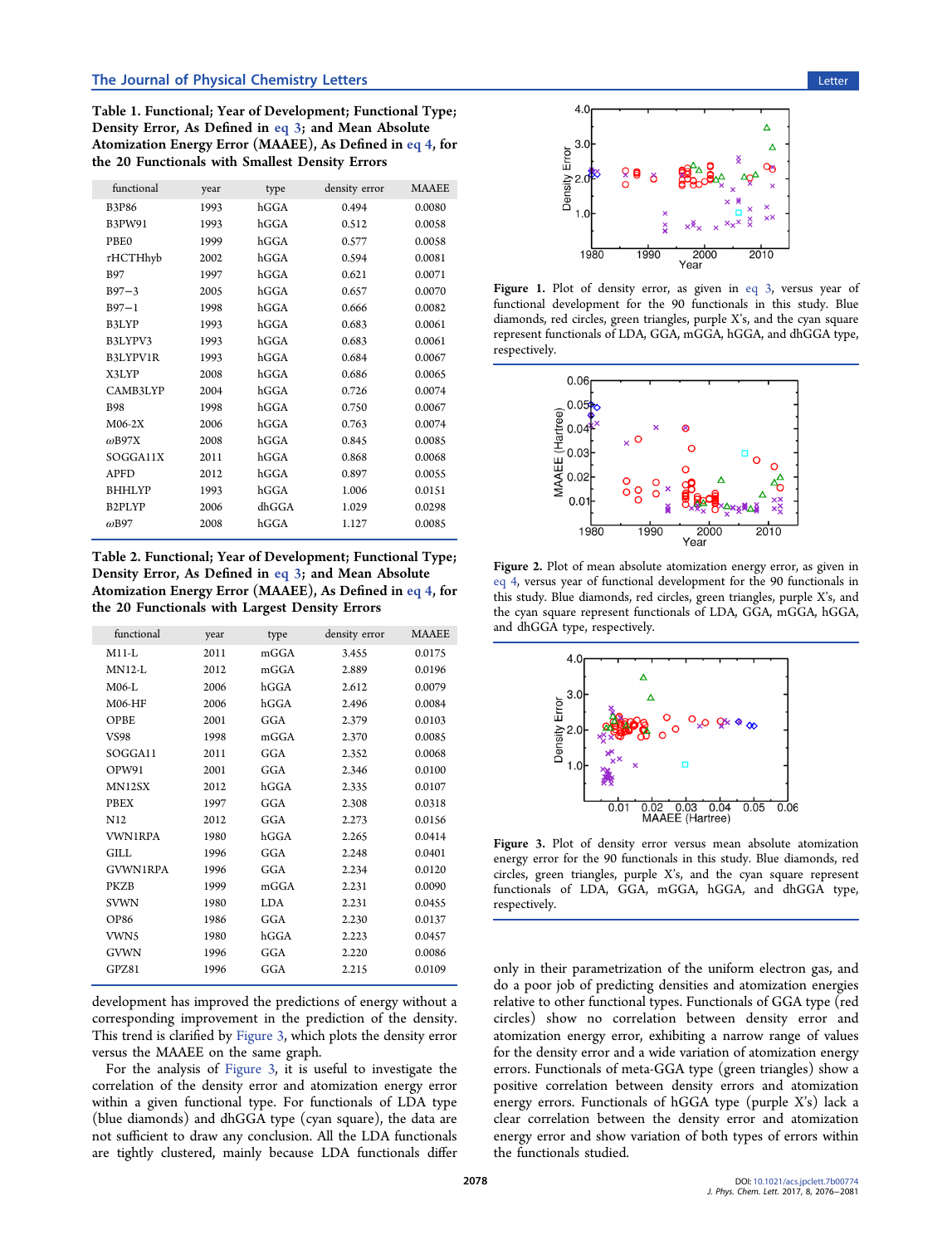<span id="page-3-0"></span>Thus, the hGGA functionals were further investigated by plotting the same data as in [Figure 3](#page-2-0) but separating the hGGA functionals into functionals developed before and after the year 2000, as given in Figure 4. The year 2000 is chosen as the



Figure 4. Plot of density error, as given in [eq 3](#page-1-0), versus mean absolute atomization energy error, as given in [eq 4,](#page-1-0) for the 36 hGGA functionals in this study. Blue and red +'s represent hGGA functionals developed before and after the year 2000, respectively.

dividing point because the previous study observed an upward trend in density error for functionals beginning in 2000. The difference between the early and late development of hGGA functionals is immediate: hGGA functionals developed before the year 2000 exhibit a high degree of correlation between the density error and atomization energy error, while hGGA functionals developed after the year 2000 do not exhibit any correlation. All of the hGGA functionals developed after the year 2000 predict relatively accurate atomization energies but show significant variation in the electron densities, supporting the hypothesis that recent functional development has focused on improving energy and other properties at the expense of the density. However, previous work<sup>[27](#page-4-0)</sup> has suggested that an accurate density may not significantly influence the computed atomization energies of these diatomics because the errors in energy for atoms and closed shell molecules near equilibrium are typically dominated by errors due to the use of an approximate functional rather than the use of an approximate density.

For functionals used in both the present study and the previous study on atoms, the relative ability of the functionals to compute densities for diatomics versus atoms is compared in Figure 5. In this figure, the two measures of density error are



**Figure 5.** Plot of density error for diatomics (present study) versus atomic density error (previous study<sup>20</sup>) for the 82 functionals common to both studies. The red X's circled in blue are outlying functionals that perform better for computing diatomic densities than atomic densities. An additional plot with a measure of atomic density error that depends only on the error of the electron density rather than the electron density, gradient, and Laplacian is presented in Figure S1 of the [Supporting Information](http://pubs.acs.org/doi/suppl/10.1021/acs.jpclett.7b00774/suppl_file/jz7b00774_si_001.pdf).

different, so the relative absolute values of the diatomic and atomic density errors are not meaningful. Most functionals show a similar degree of correlation between the diatomic and atomic density error, but six functionals deviate from this trend. These functionals are the M06-HF,<sup>[28](#page-4-0)</sup> M11,<sup>[29](#page-4-0)</sup> M11-L,<sup>[30](#page-4-0)</sup>  $SOGGA11<sup>31</sup>$  $SOGGA11<sup>31</sup>$  $SOGGA11<sup>31</sup>$  N12<sup>[32](#page-5-0)</sup> and N12-SX<sup>[33](#page-5-0)</sup> functionals of the Minnesota functional family and are circled in blue in Figure 5. These Minnesota functionals are the six weakest performing functionals for predicting atomic densities, but they perform significantly better than expected for the computation of diatomic densities, on the basis of the performance of all other functionals studied. This analysis suggests that using atomic densities as the sole metric for judging the ability of functionals to accurately predict densities may not be sufficient for chemical systems.

The results of the present study agree predominantly with the calculations on atoms of the recent study.<sup>[20](#page-4-0)</sup> In particular, beginning in the early 2000s, improvements in DFT functionals for energies do not always correspond to an equivalent improvement in the calculated electron density, even in the chemical bonding region. In spite of the present and recent results demonstrating errors in the densities for some functionals, a philosophical question remains as to the purpose of DFT functional development. Is the purpose to approximate the exact functional or simply to provide chemists with a useful tool for exploring chemical systems? Functionals developed through the use of empirically fitted parameters have been successfully applied to many chemical systems. Therefore, the observation that many modern functionals produce incorrect densities could be of no great consequence for many studies that simply employ DFT as a computational tool for calculating geometries and energies. However, these functionals are unlikely to perform well for predicting properties that depend on the density, such as dipole moments or charge distribution analyses. Moreover, from a rigorous theoretical perspective, they are straying from the path toward the exact functional. Although the debate over the optimal strategy for current functional development is not likely to end soon, the ultimate goal is still to obtain both accurate densities and accurate energies.

### ■ COMPUTATIONAL METHODS

Calculations with the APFD,  $34$  HISSbPBE,  $35$  MN12-L,  $36$  $MN12-SX<sub>1</sub><sup>33</sup> N12<sub>1</sub><sup>32</sup>$  $MN12-SX<sub>1</sub><sup>33</sup> N12<sub>1</sub><sup>32</sup>$  $MN12-SX<sub>1</sub><sup>33</sup> N12<sub>1</sub><sup>32</sup>$  $MN12-SX<sub>1</sub><sup>33</sup> N12<sub>1</sub><sup>32</sup>$  $MN12-SX<sub>1</sub><sup>33</sup> N12<sub>1</sub><sup>32</sup>$  and N12-SX<sup>33</sup> functionals were performed using Gaussian09 $37$  and all other calculations were performed using GAMESS.<sup>[38](#page-5-0)</sup> The integration grid was chosen by specifying GRID = JANS2 in GAMESS and GRID = SuperFineGrid in Gaussian. The JANS2 grid consists of 155 radial points for all atoms and an angular Lebedev grid with a largest size of 974 points. The SuperFineGrid is a pruned grid with 175 974 points for first-row atoms and 250 974 points for nonfirst-row atoms. Calculations on  $Li_2$  with the M11-L<sup>[30](#page-4-0)</sup> and  $M11^{29}$  $M11^{29}$  $M11^{29}$  functionals, Na<sub>2</sub> with the M06-HF<sup>[28](#page-4-0)</sup> and M11-L functionals, and  $Si<sub>2</sub>$  with the M11-L functional failed to converge with the aug-cc-pCVQZ basis set, so for these systems, the aug-cc-pVQ $Z^{39}$  $Z^{39}$  $Z^{39}$  basis set was used to compute the density. Reference CCSD calculations were performed on each diatomic and constituent atom with the aug-cc-pCVQZ basis set. For the CCSD calculations, no frozen core was used. The diatomic molecule calculations that failed to converge using the aug-cc-pCVQZ basis set and instead were performed using the aug-cc-pVQZ basis set were excluded from the calculation of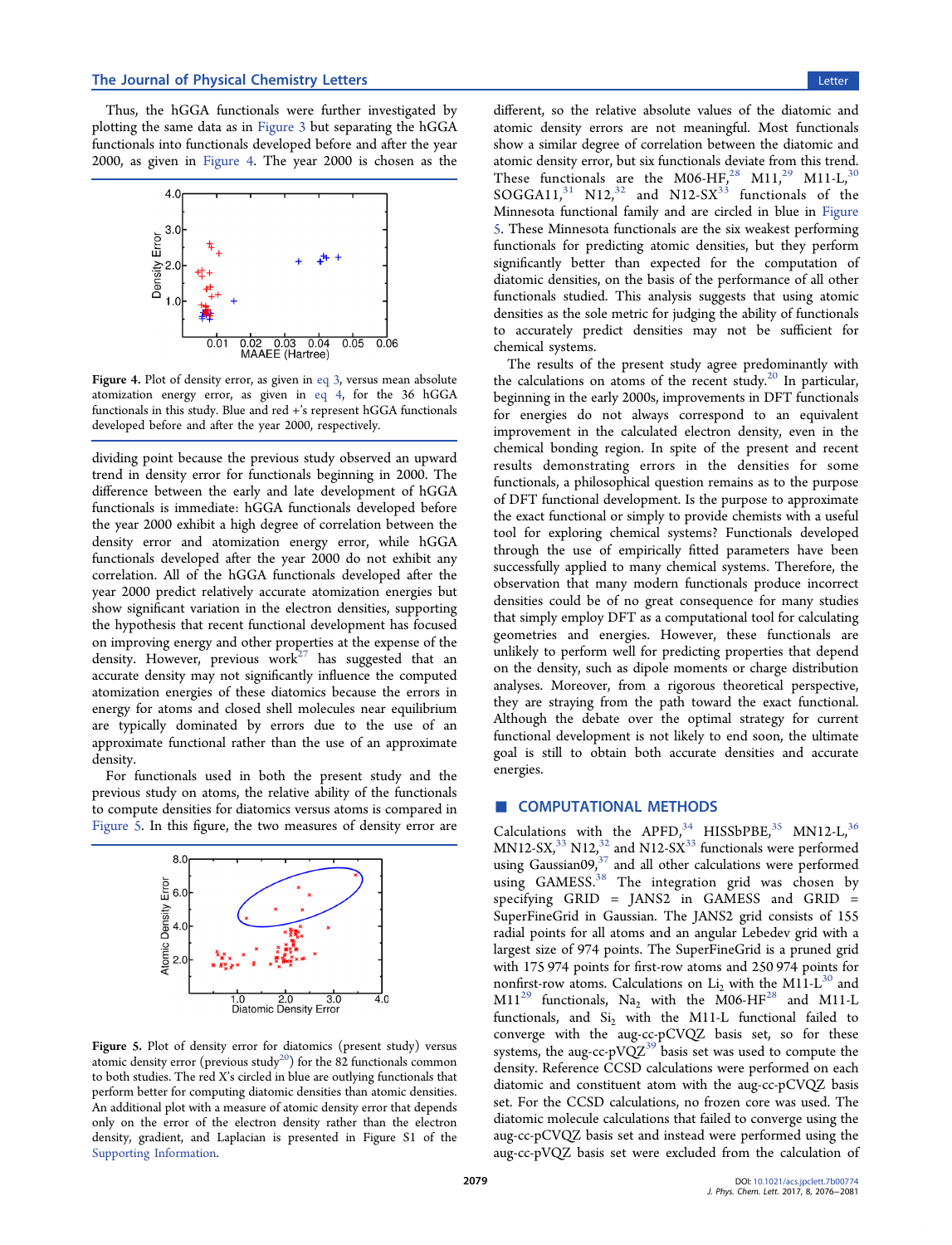<span id="page-4-0"></span>the MAAEE to ensure a consistent basis set for the energy calculations.

#### ■ ASSOCIATED CONTENT

#### **6** Supporting Information

The Supporting Information is available free of charge on the [ACS Publications website](http://pubs.acs.org) at DOI: [10.1021/acs.jpclett.7b00774](http://pubs.acs.org/doi/abs/10.1021/acs.jpclett.7b00774).

Density errors and MAAEEs for all functionals; bond lengths of the diatomics; and a variant of [Figure 5](#page-3-0) plotted with the atomic density error constructed solely from the error of the density ([PDF\)](http://pubs.acs.org/doi/suppl/10.1021/acs.jpclett.7b00774/suppl_file/jz7b00774_si_001.pdf)

Atomization energies, on-axis density errors, and off-axis density errors for all functionals and molecules ([XLSX](http://pubs.acs.org/doi/suppl/10.1021/acs.jpclett.7b00774/suppl_file/jz7b00774_si_002.xlsx))

### ■ AUTHOR INFORMATION

# Corresponding Author

\*E-mail: [shs3@illinois.edu](mailto:shs3@illinois.edu).

#### ORCID<sup>®</sup>

Sharon Hammes-Schiffer: [0000-0002-3782-6995](http://orcid.org/0000-0002-3782-6995)

Notes

The authors declare no competing financial interest.

## ■ ACKNOWLEDGMENTS

This material is based upon work supported by the National Science Foundation Grant No. CHE-1361293 and by the Center for Chemical Innovation of the National Science Foundation (Solar Fuels, Grant No. CHE-1305124). This research is also part of the Blue Waters sustained-petascale computing project, which is supported by the National Science Foundation (awards OCI-0725070 and ACI-1238993) and the state of Illinois. Blue Waters is a joint effort of the University of Illinois at Urbana−Champaign and its National Center for Supercomputing Applications.

#### ■ REFERENCES

(1) Hohenberg, P.; Kohn, W. Inhomogeneous Electron Gas. Phys. Rev. 1964, 136, B864.

(2) Parr, R. G.; Yang, W. Density Functional Theory of Atoms and Molecules; Springer: Oxford/New York, 1989.

(3) Becke, A. D. Perspective: Fifty Years of Density-Functional Theory in Chemical Physics. J. Chem. Phys. 2014, 140, 18A301.

(4) Kohn, W.; Sham, L. J. Self-Consistent Equations Including Exchange and Correlation Effects. Phys. Rev. 1965, 140, A1133− A1138.

(5) Pribram-Jones, A.; Gross, D. A.; Burke, K. DFT: A Theory Full of Holes? Annu. Rev. Phys. Chem. 2015, 66, 283−304.

(6) Yu, H. S.; Li, S. L.; Truhlar, D. G. Perspective: Kohn-Sham Density Functional Theory Descending a Staircase. J. Chem. Phys. 2016, 145, 130901.

(7) Zhao, Y.; Truhlar, D. G. Density Functionals with Broad Applicability in Chemistry. Acc. Chem. Res. 2008, 41, 157−167.

(8) Yu, H. S.; He, X.; Li, S. L.; Truhlar, D. G. MN15: A Kohn−Sham Global-Hybrid Exchange−Correlation Density Functional with Broad Accuracy for Multi-Reference and Single-Reference Systems and Noncovalent Interactions. Chem. Sci. 2016, 7, 5032−5051.

(9) Xu, X.; Zhang, W.; Tang, M.; Truhlar, D. G. Do Practical Standard Coupled Cluster Calculations Agree Better Than Kohn− Sham Calculations with Currently Available Functionals When Compared to the Best Available Experimental Data for Dissociation Energies of Bonds to 3 D Transition Metals? J. Chem. Theory Comput. 2015, 11, 2036−2052.

(10) Perdew, J. P.; Sun, J.; Ruzsinszky, A.; Mezei, P. D.; Csonka, G. I. Why Density Functionals Should Not Be Judged Primarily by Atomization Energies. Period. Polytech., Chem. Eng. 2016, 60, 2.

(11) Mardirossian, N.; Head-Gordon, M. How Accurate Are the Minnesota Density Functionals for Noncovalent Interactions, Isomerization Energies, Thermochemistry, and Barrier Heights Involving Molecules Composed of Main-Group Elements? J. Chem. Theory Comput. 2016, 12, 4303−4325.

(12) Wilson, P. J.; Bradley, T. J.; Tozer, D. J. Hybrid Exchange-Correlation Functional Determined from Thermochemical Data and Ab Initio Potentials. J. Chem. Phys. 2001, 115, 9233−9242.

(13) Hamprecht, F. A.; Cohen, A. J.; Tozer, D. J.; Handy, N. C. Development and Assessment of New Exchange-Correlation Functionals. J. Chem. Phys. 1998, 109, 6264−6271.

(14) Boese, A. D.; Doltsinis, N. L.; Handy, N. C.; Sprik, M. New Generalized Gradient Approximation Functionals. J. Chem. Phys. 2000, 112, 1670−1678.

(15) Boese, A. D.; Handy, N. C. A New Parametrization of Exchange−Correlation Generalized Gradient Approximation Functionals. J. Chem. Phys. 2001, 114, 5497−5503.

(16) Boyd, R. J.; Wang, J.; Eriksson, L. A. The Electron Density as Calculated from Density Functional Theory. Recent Adv. Density Funct. Methods 1995, 1, 369−401.

(17) Bochevarov, A. D.; Friesner, R. A. The Densities Produced by the Density Functional Theory: Comparison to Full Configuration Interaction. J. Chem. Phys. 2008, 128, 034102.

(18) Tognetti, V.; Joubert, L. On the Influence of Density Functional Approximations on Some Local Bader's Atoms-in-Molecules Properties. J. Phys. Chem. A 2011, 115, 5505−5515.

(19) Grabowski, I.; Teale, A. M.; Fabiano, E.; Smiga, S.; Buksztel, A.; ́ Sala, F. D. A Density Difference Based Analysis of Orbital-Dependent Exchange-Correlation Functionals. Mol. Phys. 2014, 112, 700−710.

(20) Medvedev, M. G.; Bushmarinov, I. S.; Sun, J.; Perdew, J. P.; Lyssenko, K. A. Density Functional Theory Is Straying from the Path toward the Exact Functional. Science 2017, 355, 49−52.

(21) Hammes-Schiffer, S. A Conundrum for Density Functional Theory. Science 2017, 355, 28−29.

(22) Kepp, K. P. Density Functional Theory Is Not Straying from the Path toward the Exact Functional. 2017, arXiv:1702.00813. arXiv preprint. <https://arxiv.org/abs/1702.00813> (accessed April 17, 2017).

(23) Peverati, R.; Truhlar, D. G. Quest for a Universal Density Functional: The Accuracy of Density Functionals across a Broad Spectrum of Databases in Chemistry and Physics. Philos. Trans. R. Soc., A 2014, 372, 20120476.

(24) Curtiss, L. A.; Raghavachari, K.; Redfern, P. C.; Pople, J. A. Assessment of Gaussian-2 and Density Functional Theories for the Computation of Enthalpies of Formation. J. Chem. Phys. 1997, 106, 1063−1079.

(25) Woon, D. E.; Dunning, T. H., Jr Gaussian Basis Sets for Use in Correlated Molecular Calculations. V. Core-Valence Basis Sets for Boron through Neon. J. Chem. Phys. 1995, 103, 4572−4585.

(26) Perdew, J. P.; Schmidt, K.; Van Doren, V.; Van Alsenoy, C.; Geerlings, P. Jacob's Ladder of Density Functional Approximations for the Exchange-Correlation Energy. AIP Conf. Proc. 2000, 577, 1−20.

(27) Kim, M.-C.; Sim, E.; Burke, K. Understanding and Reducing Errors in Density Functional Calculations. Phys. Rev. Lett. 2013, 111, 073003.

(28) Zhao, Y.; Truhlar, D. G. Density Functional for Spectroscopy: No Long-Range Self-Interaction Error, Good Performance for Rydberg and Charge-Transfer States, and Better Performance on Average Than B3LYP for Ground States. J. Phys. Chem. A 2006, 110, 13126−13130.

(29) Peverati, R.; Truhlar, D. G. Improving the Accuracy of Hybrid Meta-GGA Density Functionals by Range Separation. J. Phys. Chem. Lett. 2011, 2, 2810−2817.

(30) Peverati, R.; Truhlar, D. G. M11-L: A Local Density Functional That Provides Improved Accuracy for Electronic Structure Calculations in Chemistry and Physics. J. Phys. Chem. Lett. 2012, 3, 117− 124.

(31) Peverati, R.; Zhao, Y.; Truhlar, D. G. Generalized Gradient Approximation That Recovers the Second-Order Density-Gradient